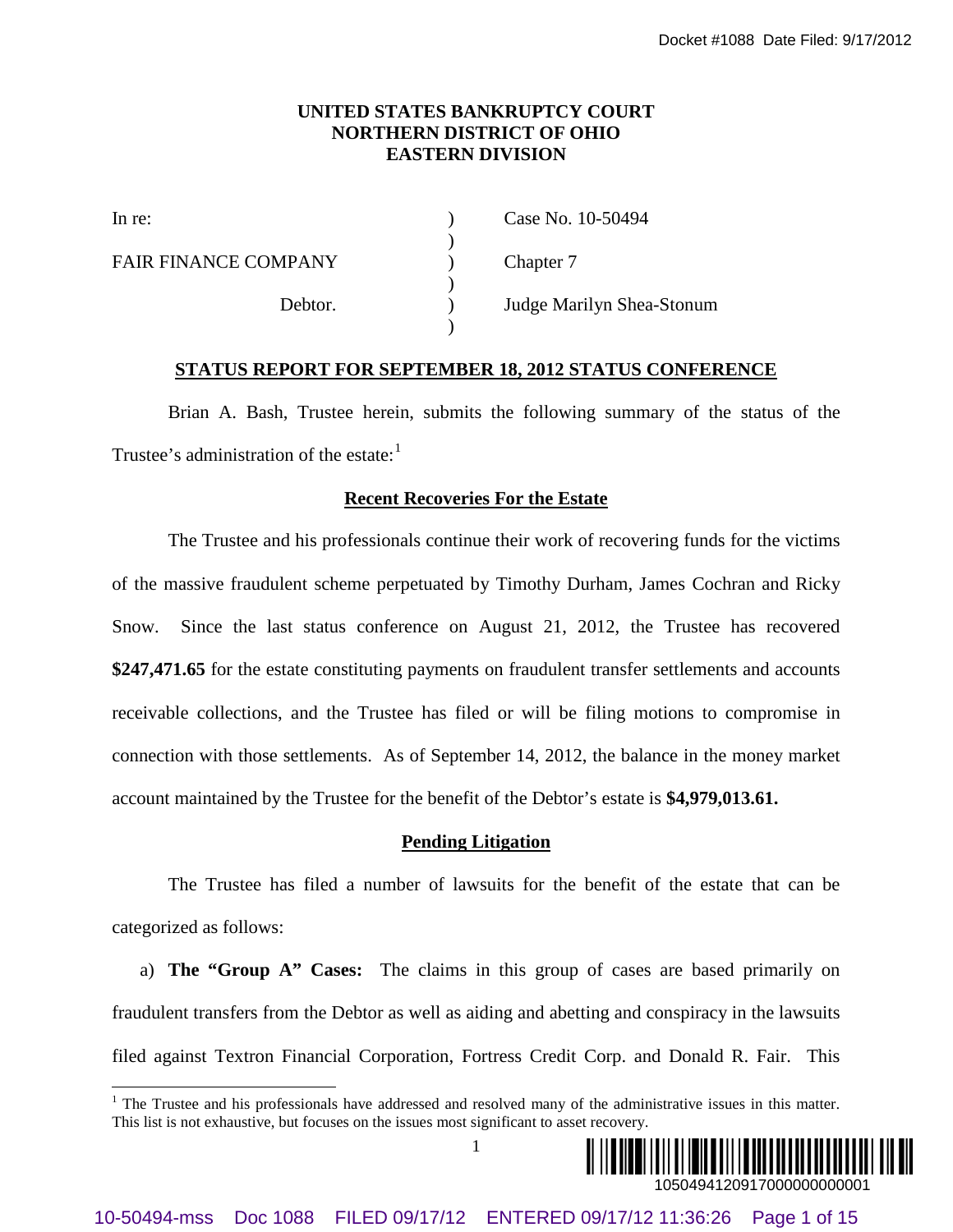group of cases originally included twelve (12) cases, although the defendants in three (3) of those cases are in default of answer and the Trustee has reached settlements with defendants in two (2) cases subject to Court approval.

The seven (7) remaining Group A cases include the following:

- 1. The *Textron / Fortress* litigation (more than \$1 billion in claims);
- 2. The *Donald Fair* litigation (approximately \$150 million in claims);
- 3. The *Osler* and *Geist Sports* litigation (approximately \$1.2 million in claims);
- 4. The *Somerset* litigation (approximately \$760,000 in claims);
- 5. Litigation against the former legal advisor for Fair Finance, Ronald Kaffen (approximately \$180,000); and
- 6. Litigation against former officers or directors of the Debtor, including John Head and Ricky Snow, and associated persons, including Dana Osler.

A chart listing the Group A cases is attached as **Exhibit A**.

Three (3) defendants had filed motions to dismiss the Trustee's claims, including Textron Financial Corporation, Fortress Credit Corp., and Somerset CPAs, P.C. On August 1, 2012, the Court filed a report recommending the denial of the motions to dismiss filed by Textron and Fortress, and on August 3, 2012, the Court filed a report recommending the denial of the motion to dismiss filed by Somerset. Textron, Fortress and Somerset have objected to the Court's reports and recommendations, and the Trustee has opposed those objections.

b) **The "Group B" Cases:** The one hundred and ten (110) cases in the "Group B" category of cases include claims based on non-debtor transfers, loans or preferential transfers. These cases include the following:

1. **Fraudulent Transfer or Contract Claims:** This group of cases includes ninetyone (91) lawsuits. Of those lawsuits, approximately **twenty-six lawsuits (26) remain active and contested**. The Trustee has **settled or otherwise resolved his claims in twenty-six (26) lawsuits**. In addition, a number of defendants in these lawsuits have defaulted, including all of the defendants in thirty-nine (39) lawsuits and some of the defendants in three (3) lawsuits, and the Trustee has obtained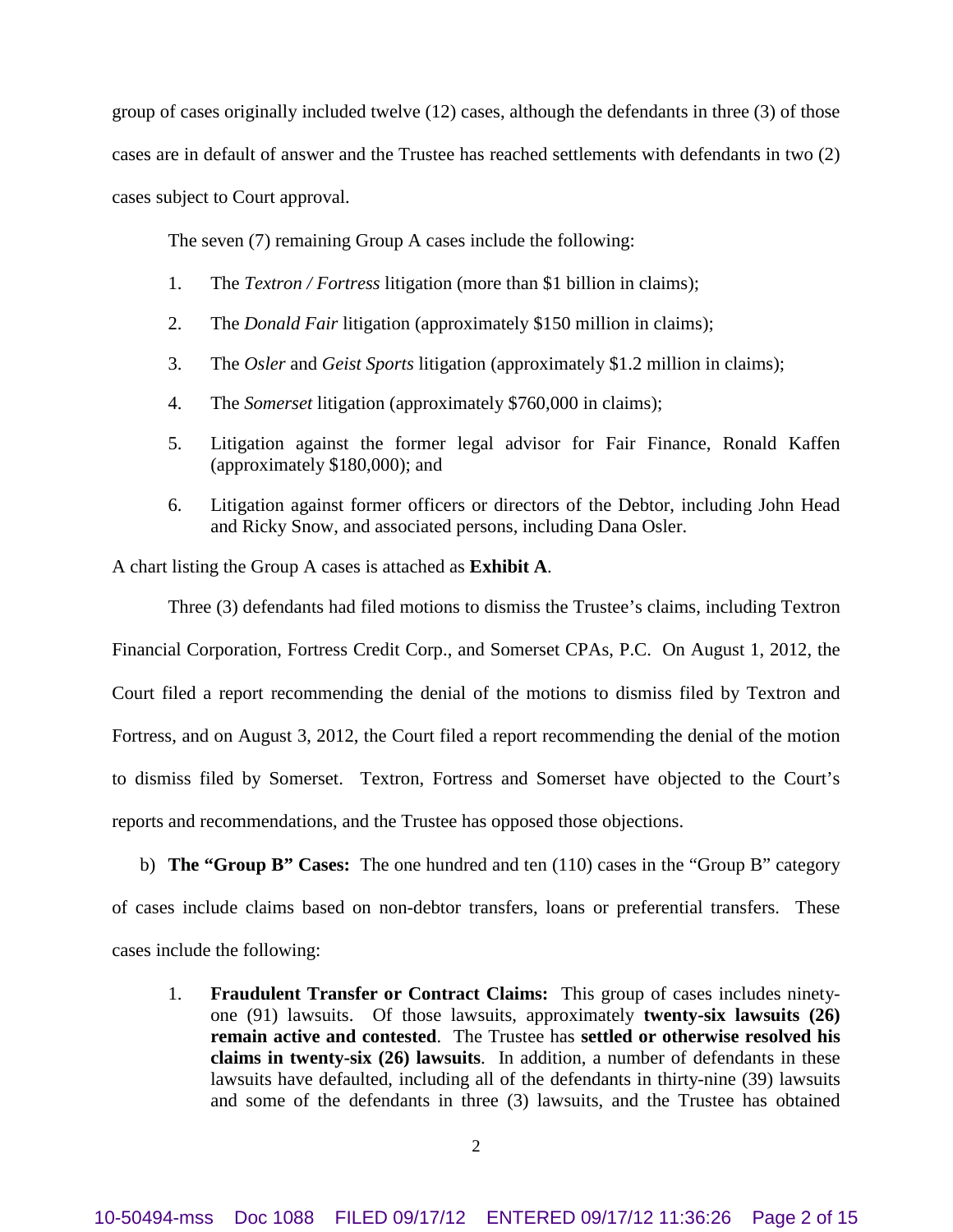default judgments in these cases. The Trustee is exploring options regarding disposition of the default judgments obtained. He is concerned about obtaining value for those judgments.

- 2. **Section 547 Claims Against Investors:** The Trustee filed twelve (12) preference complaints against investors. All of these complaints have been settled or otherwise resolved.
- 3. **Section 547 Claims Against Non-Investors:** The Trustee filed seven (7) complaints against non-investors receiving preferential payments from the Debtor. The Trustee has settled six of those seven lawsuits, and one lawsuit remains in which the Trustee is seeking over \$66,000.00. The Trustee has filed a summary judgment motion in that remaining lawsuit.

A chart listing the Group B cases is attached as **Exhibit B**. The chart also includes a list of those

cases that have been settled or otherwise resolved by the Trustee.

c) **Other Litigation:** The Trustee is pursuing recovery for the estate in several other lawsuits involving certain state-law claims, including loan claims and claims against certain insiders of the Debtor. This group of cases includes the only lawsuit filed by the Trustee outside of this district (the *National Lampoon* litigation filed in district court in California). These cases

include the following:

- 1. The *Laikin* litigation (approximately \$25 million). The Court recently granted the Trustee's motion to reopen discovery in the litigation, and the Trustee expects the matter to proceed to trial.
- 2. The *National Lampoon* litigation (approximately \$9 million). The judge in the district court in California where this case is pending has set a discovery schedule and a current trial date of March 5, 2013. The parties have exchanged written discovery, and the Trustee continues to pursue the discovery necessary to support his claims.
- 3. The *McKibben* litigation against insiders of the Debtor and entities they controlled, which seeks to recover all investor losses. The Trustee is making progress in discussions to resolve the pending motion of National Union regarding a directors and officers insurance policy and the Trustee's claims against several of the defendants. The Trustee believes that settlement discussions with defendants Durham and Cochran have become complicated since these defendants purportedly made an assignment to their attorneys in or around May, 2012. The Trustee, however, continues to participate in discussions with counsel for defendants Durham and Cochran to explore options for settlement.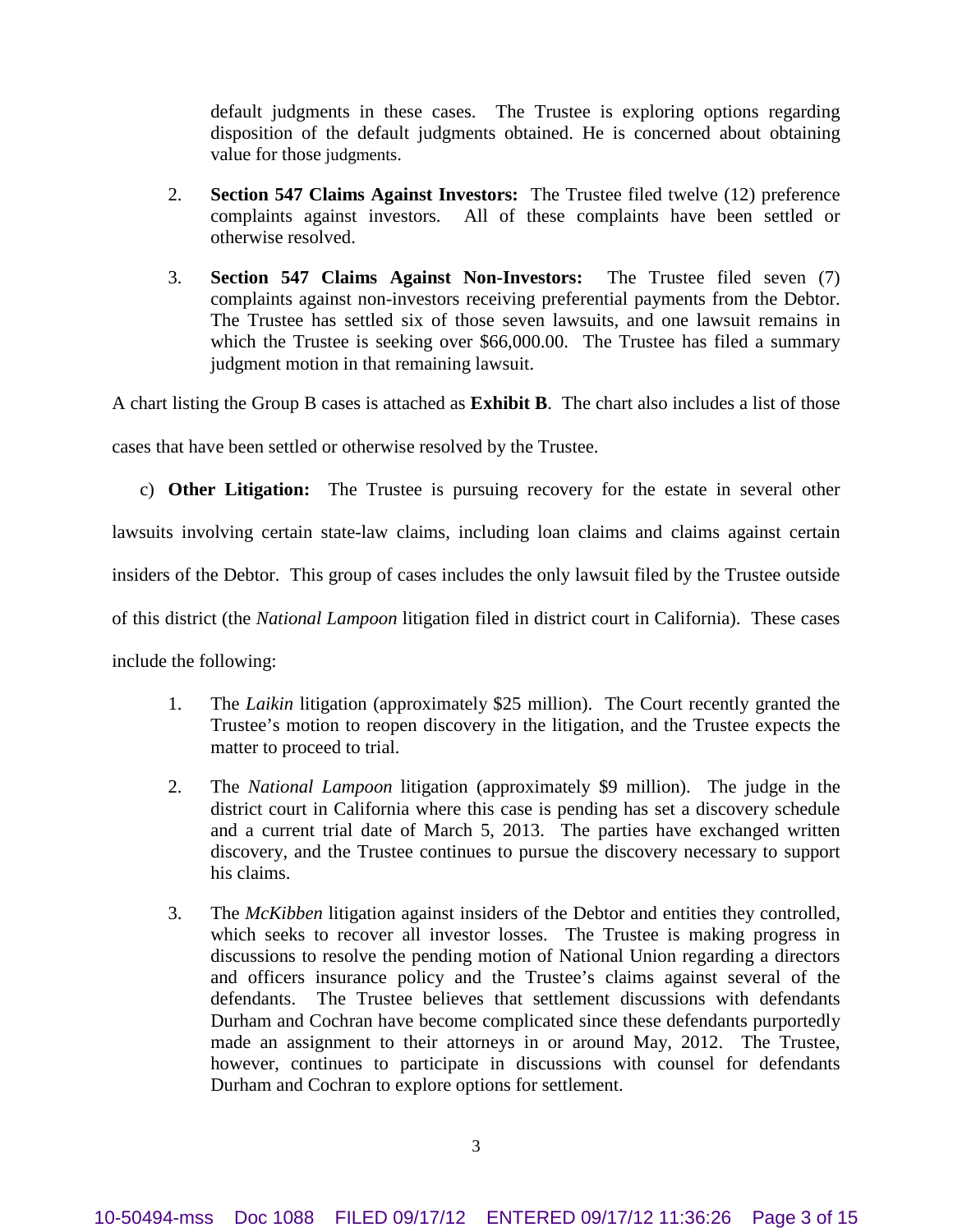## **Forthcoming Litigation**

a) **Subsequent Transfer Claims:** The Trustee expects that some of the defendants in the loan and fraudulent transfer litigation may not have the financial ability to pay the amounts sought by the Trustee. If the Trustee's claims are successful, the Trustee will consider pursuing subsequent transferee claims against transferees of those defendants.

b) **Additional Litigation:** The Trustee continues to evaluate additional potential claims that may be pursued for the benefit of the estate, including loan and fraudulent transfer claims for which the statute of limitations will not be expiring in the near future.

## **Trustee's Focus in the Upcoming Weeks**

**Continuing Litigation:** The Trustee's counsel will continue to focus efforts on the litigation of those claims that have been filed by the Trustee to date.

Date: September 17, 2012

Respectfully submitted,

*/s/ Brian A. Bash* Brian A. Bash, Trustee (0000134) Kelly S. Burgan (0073649) Baker & Hostetler LLP PNC Center 1900 East  $9<sup>th</sup>$  Street, Suite 3200 Cleveland, OH 44114-3482 Telephone: 216.621.0200 Facsimile: 216.696.0740 Email: bashtrustee@bakerlaw.com Email: kburgan@bakerlaw.com

*Counsel for the Trustee*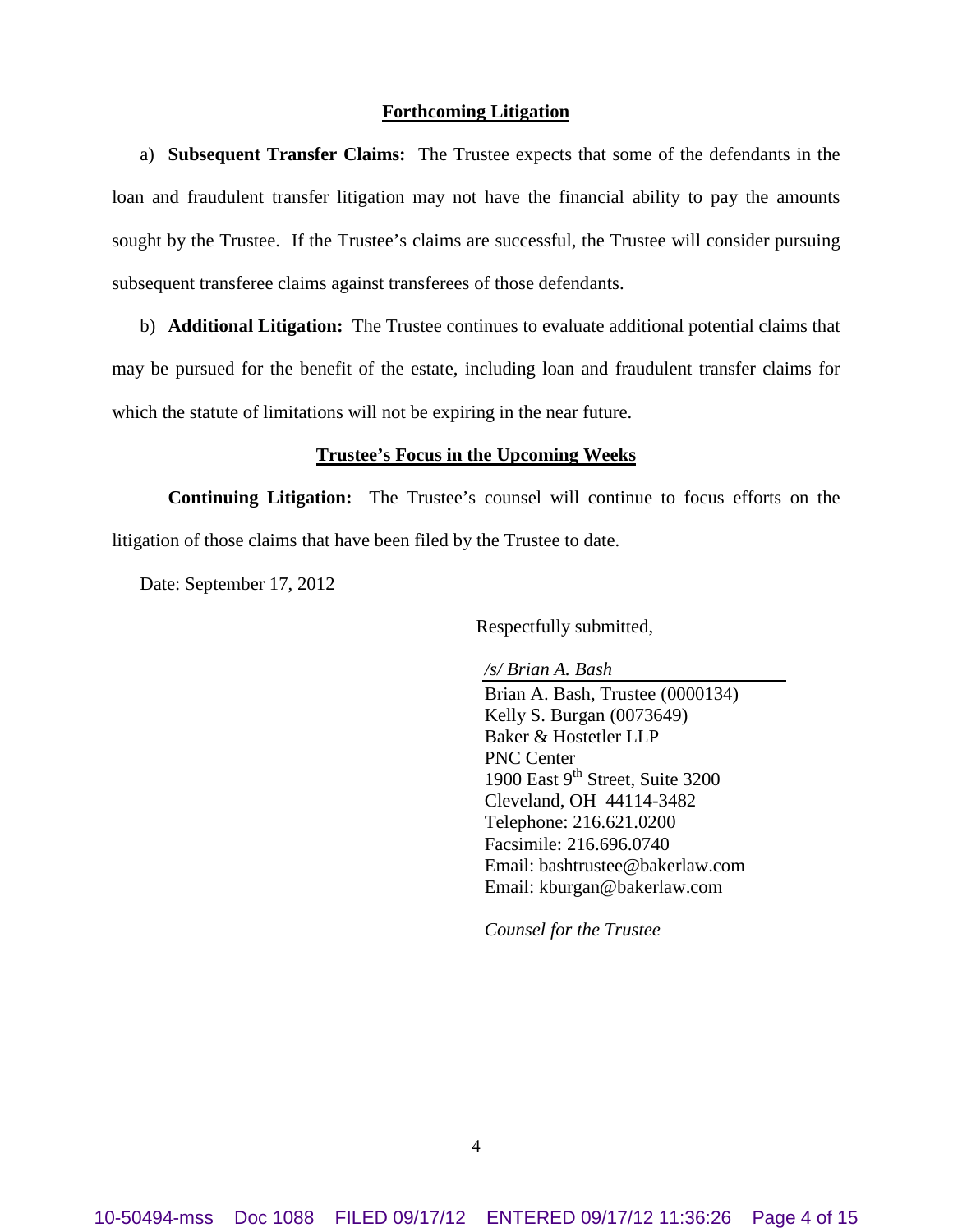# **EXHIBIT A**

## **THE "GROUP A" CASES**

Ē.

| <b>GROUP A ACTIVE AND CONTESTED ACTIONS</b>          |                                                                     |                            |                                             |
|------------------------------------------------------|---------------------------------------------------------------------|----------------------------|---------------------------------------------|
| #                                                    | <b>Case Name</b>                                                    | <b>Bankruptcy Case No.</b> | <b>District Case No.</b><br>(if applicable  |
| 1                                                    | Bash v. Ricky D. Snow                                               | 12-5096                    | 12-00980                                    |
| 2                                                    | Bash v. John J. Head; Head Consulting<br>Group, Inc.                | 12-5097                    | 12-00981                                    |
| 3                                                    | Bash v. Textron; Fortress; Fair Facility                            | 12-5101                    | 12-00987                                    |
| 4                                                    | Bash v. Somerset CPAs, P.C.                                         | 12-5108                    | 12-00992                                    |
| 5                                                    | Bash v. Ronald O. Kaffen; Kaffen &<br>Zimmerman                     | 12-5149                    | 12-00994                                    |
| 6                                                    | Bash v. Donald R. Fair                                              | 12-5152                    | 12-00996                                    |
| $\overline{7}$                                       | Bash v. Dana Osler; Geist Sports Academy,<br>LLC; Elizabeth McClure | 12-5158                    | 12-00997                                    |
| GROUP A ACTIONS WITH DEFENDANTS IN DEFAULT OF ANSWER |                                                                     |                            |                                             |
| #                                                    | <b>Case Name</b>                                                    | <b>Bankruptcy Case No.</b> | <b>District Case No.</b><br>(if applicable) |
| 1                                                    | Bash v. James Cochran; Susan Cochran                                | 12-5098                    | 12-00988                                    |
| $\overline{2}$                                       | Bash v. Fair Holdings, Inc.; DC Investments,<br><b>LLC</b>          | 12-5103                    | 12-00990                                    |
| 3                                                    | Bash v. Timothy Durham                                              | 12-5107                    | 12-00991                                    |
| <b>GROUP A ACTIONS THAT HAVE BEEN SETTLED</b>        |                                                                     |                            |                                             |
| #                                                    | <b>Case Name</b>                                                    | <b>Bankruptcy Case No.</b> | <b>District Case No.</b><br>(if applicable) |
| $\mathbf{1}$                                         | Bash v. BGBC Partners, LLP (subject to<br>Court approval)           | 12-5102                    | 12-00989                                    |
| $\overline{2}$                                       | Bash v. Terry Whitesell; Julia Whitesell                            | 12-5109                    | 12-00993                                    |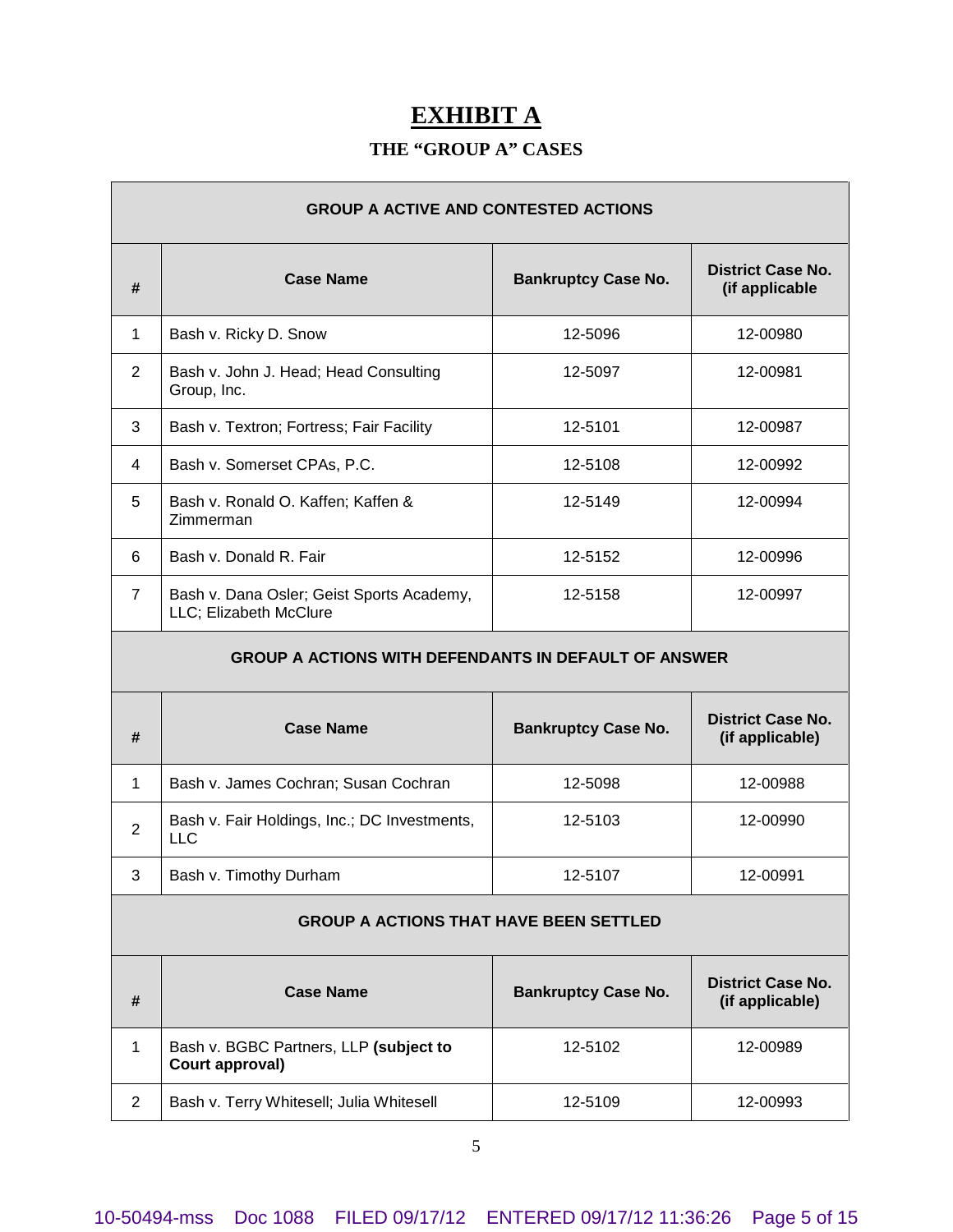# **EXHIBIT B**

## **THE "GROUP B" CASES**

| <b>GROUP B ACTIVE AND CONTESTED ACTIONS</b> |                                                                                                                                             |                            |                                             |
|---------------------------------------------|---------------------------------------------------------------------------------------------------------------------------------------------|----------------------------|---------------------------------------------|
| #                                           | <b>Case Name</b>                                                                                                                            | <b>Bankruptcy Case No.</b> | <b>District Case No.</b><br>(if applicable) |
| 1                                           | Bash v. Etelco Services, Inc. et al.                                                                                                        | 11-5233                    | 12-00984                                    |
| $\overline{2}$                              | Bash v. Car Collector Magazine, LLC; Jeffrey<br>Broadus; RM Classic Car Production, Inc.                                                    | 12-5017                    | 12-01155                                    |
| 3                                           | Bash v. Alternate Billing Corporation                                                                                                       | 12-5020                    | 12-00999                                    |
| 4                                           | Bash v. Cindy Landeen                                                                                                                       | 12-5026                    | 12-01152                                    |
| 5                                           | Bash v. Erika Lookadoo Jiles                                                                                                                | 12-5029                    | 12-01671                                    |
| 6                                           | Bash v. Mitza Durham                                                                                                                        | 12-5032                    | 12-01672                                    |
| $\overline{7}$                              | Bash v. Table Moose Media, LLC                                                                                                              | 12-5035                    | N/A                                         |
| 8                                           | Bash v. Neil Lucas                                                                                                                          | 12-5046                    | 12-00998                                    |
| 9                                           | Bash v. Balint and Associates; Raymond W.<br>Balint (Preference Claim)                                                                      | 12-5049                    | N/A                                         |
| 10                                          | Bash v. Stephen Blaising                                                                                                                    | 12-5057                    | 12-00977                                    |
| 11                                          | Bash v. Mercho, Wells & Masterson, Inc. and<br>Hassan Mercho                                                                                | 12-5059                    | N/A                                         |
| 12                                          | Bash v. Henri Najem; Najem Durham<br>Enterprises, LLC; Najem Management, Inc.;<br>Najem Enterprises, Inc.; Najem Durham<br>Investments, LLC | 12-5061                    | N/A                                         |
| 13                                          | Bash v. Bennett Productions, Inc.                                                                                                           | 12-5069                    | 12-00982                                    |
| 14                                          | Bash v. Joseph Hennigin                                                                                                                     | 12-5078                    | 12-00979                                    |
| 15                                          | Bash v. Bernard Durham aka B.J. Durham                                                                                                      | 12-5104                    | 12-01153                                    |
| 16                                          | Bash v. Courtney Durham                                                                                                                     | 12-5105                    | 12-01673                                    |
| 17                                          | Bash v. Joan Servaas                                                                                                                        | 12-5106                    | 12-01154                                    |
| 18                                          | Bash v. Bruce Long                                                                                                                          | 12-5110                    | 12-00986                                    |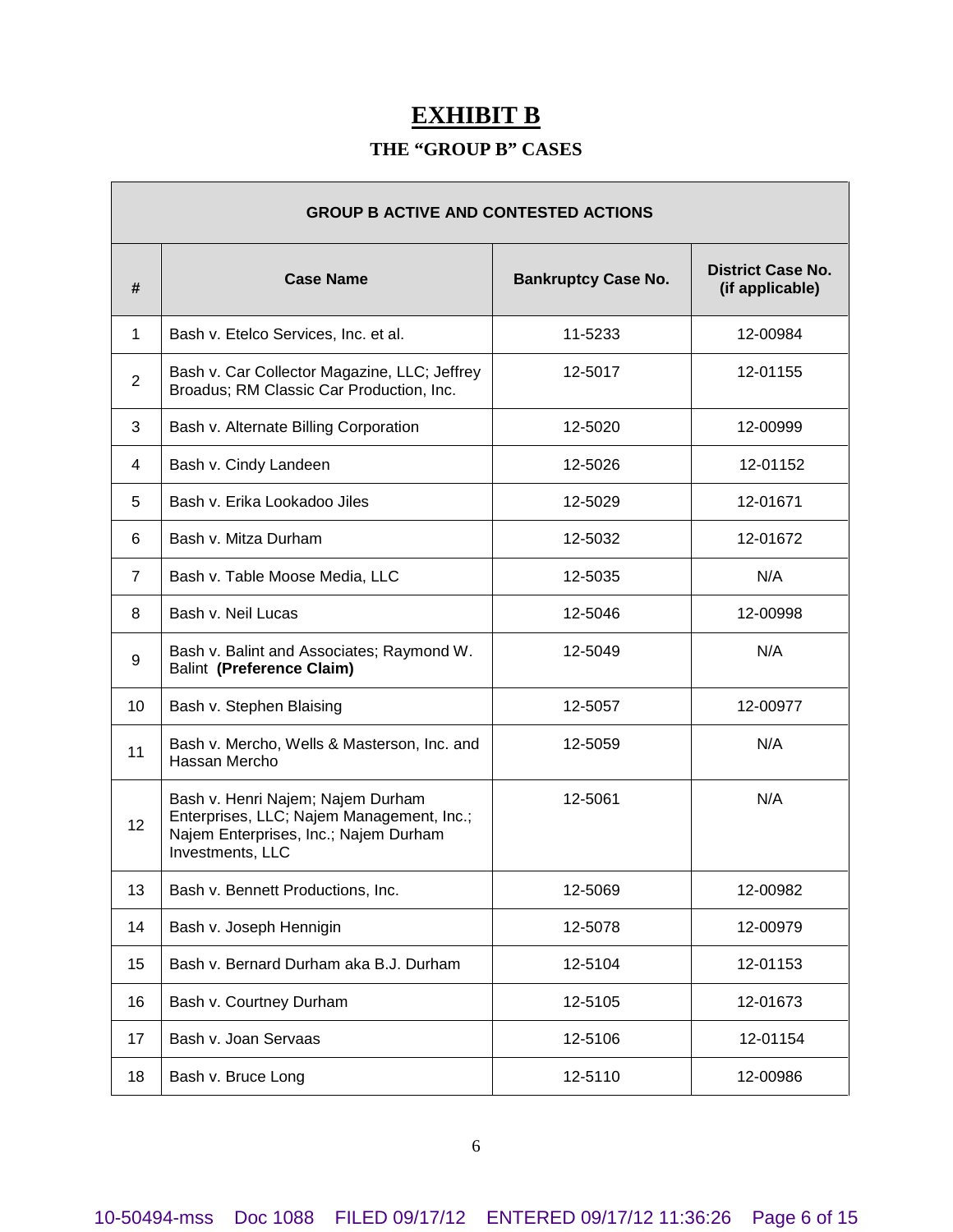| 19 | Bash v. Dalinger Designs, Inc.                                               | 12-5111 | N/A      |
|----|------------------------------------------------------------------------------|---------|----------|
| 20 | Bash v. Phillip Press, Inc.                                                  | 12-5113 | N/A      |
| 21 | Bash v. Cornelius Alig [Stayed due to Alig<br><b>Chapter 7 bankruptcy]</b>   | 12-5141 | N/A      |
| 22 | Bash v. Melissa McDowell                                                     | 12-5142 | N/A      |
| 23 | Bash v. Shannon Connor Design, Inc.                                          | 12-5144 | 12-01156 |
| 24 | Bash v. Shannon Frantz [Stayed due to<br><b>Frantz Chapter 7 bankruptcy]</b> | 12-5151 | N/A      |
| 25 | Bash v. Plopper and Partners, LLC                                            | 12-5156 | N/A      |
| 26 | Bash v. Edward Morris                                                        | 12-5163 | N/A      |
| 27 | Bash v. 77 <sup>th</sup> Street Partners, et al.                             | 12-5212 | N/A      |

## **GROUP B ACTIONS THAT HAVE BEEN SETTLED OR RESOLVED**

| # | <b>Case Name</b>                                                                    | <b>Bankruptcy Case No.</b> | <b>District Case No.</b><br>(if applicable) |
|---|-------------------------------------------------------------------------------------|----------------------------|---------------------------------------------|
| 1 | Bash v. Obsidian Conference and Catering<br>Center, LLC [Subject to Court Approval] | 11-5230                    | 12-00983                                    |
| 2 | Bash v. Durham Whitesell & Associates, LLC                                          | 11-5240                    | N/A                                         |
| 3 | Bash v. Mathie Construction, Ltd.<br>(Preference Claim)                             | 12-5013                    | N/A                                         |
| 4 | Bash v. Rubin & Levin Professional<br>Corporation (Preference Claim)                | 12-5014                    | N/A                                         |
| 5 | Bash v. Sanders Group of Indianapolis, Inc.<br>(Preference Claim)                   | 12-5015                    | N/A                                         |
| 6 | Bash v. Voyles Zahn Paul Hogan & Merriman<br>(Preference Claim)                     | 12-5016                    | N/A                                         |
| 7 | Bash v. Robert Shoemake [Subject to Court<br><b>Approvall</b>                       | 12-5019                    | N/A                                         |
| 8 | Bash v. Scott Solem and Limitless Yachting,<br>Inc. [Subject to Court Approval]     | 12-5034                    | N/A                                         |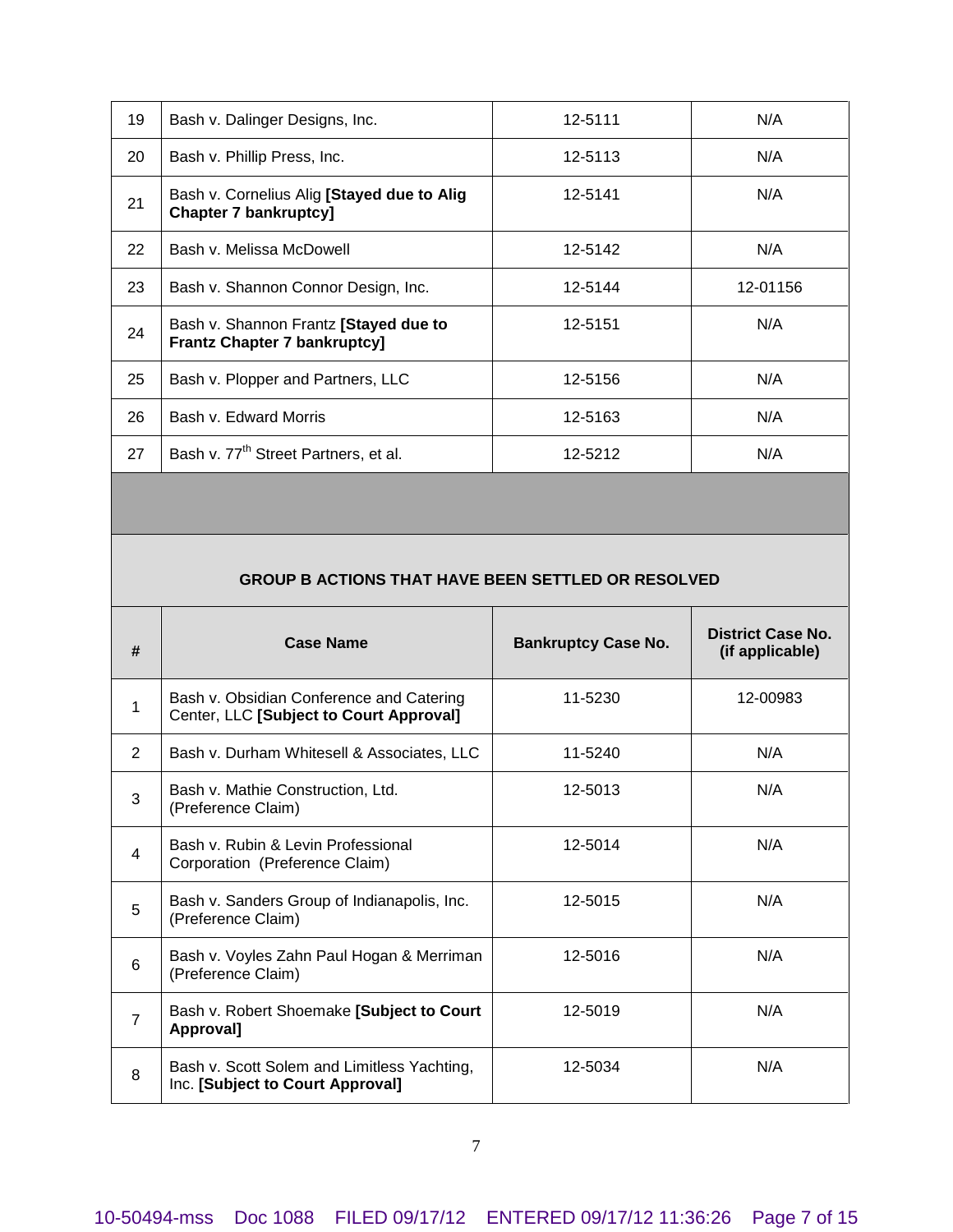| 9  | Bash v. Billie Dennie & Ann Dennie                                                                                   | 12-5045 | N/A |
|----|----------------------------------------------------------------------------------------------------------------------|---------|-----|
| 10 | Bash v. Michael Rypel                                                                                                | 12-5047 | N/A |
| 11 | Bash v. Kevin James [Subject to Court<br>Approval]                                                                   | 12-5094 | N/A |
| 12 | Bash v. Carlile Patchen & Murphy LLP<br>(Preference Claim)                                                           | 12-5050 | N/A |
| 13 | Bash v. Michael Durham                                                                                               | 12-5060 | N/A |
| 14 | Bash v. American Legends Publicity, Inc.<br>[Subject to Court Approval]                                              | 12-5065 | N/A |
| 15 | Bash v. Auburn Automotive Heritage, Inc.<br>dba Auburn Cord Deusenberg Museum                                        | 12-5067 | N/A |
| 16 | Bash v. Benjamin Harrison Presidential Site,<br>Inc. dba Benjamin Harrison Home [Subject<br>to Court Approval]       | 12-5068 | N/A |
| 17 | Bash v. Dennis Barsky [Subject to Court<br>Approval]                                                                 | 12-5071 | N/A |
| 18 | Bash v. Disturbing Tha Peace Touring, Inc.<br>[Subject to Court Approval]                                            | 12-5072 | N/A |
| 19 | Bash v. Girls, Inc.                                                                                                  | 12-5074 | N/A |
| 20 | Bash v. Green Lantern Partners, Ltd.                                                                                 | 12-5075 | N/A |
| 21 | Bash v. Jamie Ferrell                                                                                                | 12-5076 | N/A |
| 22 | Bash v. Kato Kaelin                                                                                                  | 12-5079 | N/A |
| 23 | Bash v. Kathryn James & The Charles L.<br><b>James Trust</b>                                                         | 12-5080 | N/A |
| 24 | Bash v. Ludacris Foundation, Inc. [Subject<br>to Court Approval]                                                     | 12-5081 | N/A |
| 25 | Bash v. Stonefield Josephson nka Marcum<br>LLP [Subject to Court Approval]                                           | 12-5086 | N/A |
| 26 | Bash v. Obsidian Capital Co., LLC; Timothy<br>Durham; Terry Whitesell                                                | 12-5090 | N/A |
| 27 | Bash v. Mitch for Governor                                                                                           | 12-5126 | N/A |
| 28 | Bash v. Fragola & Fragola Limited<br>Partnership; Albert Fragola; The Estate of<br>Nunzie Fragola (Preference Claim) | 12-5129 | N/A |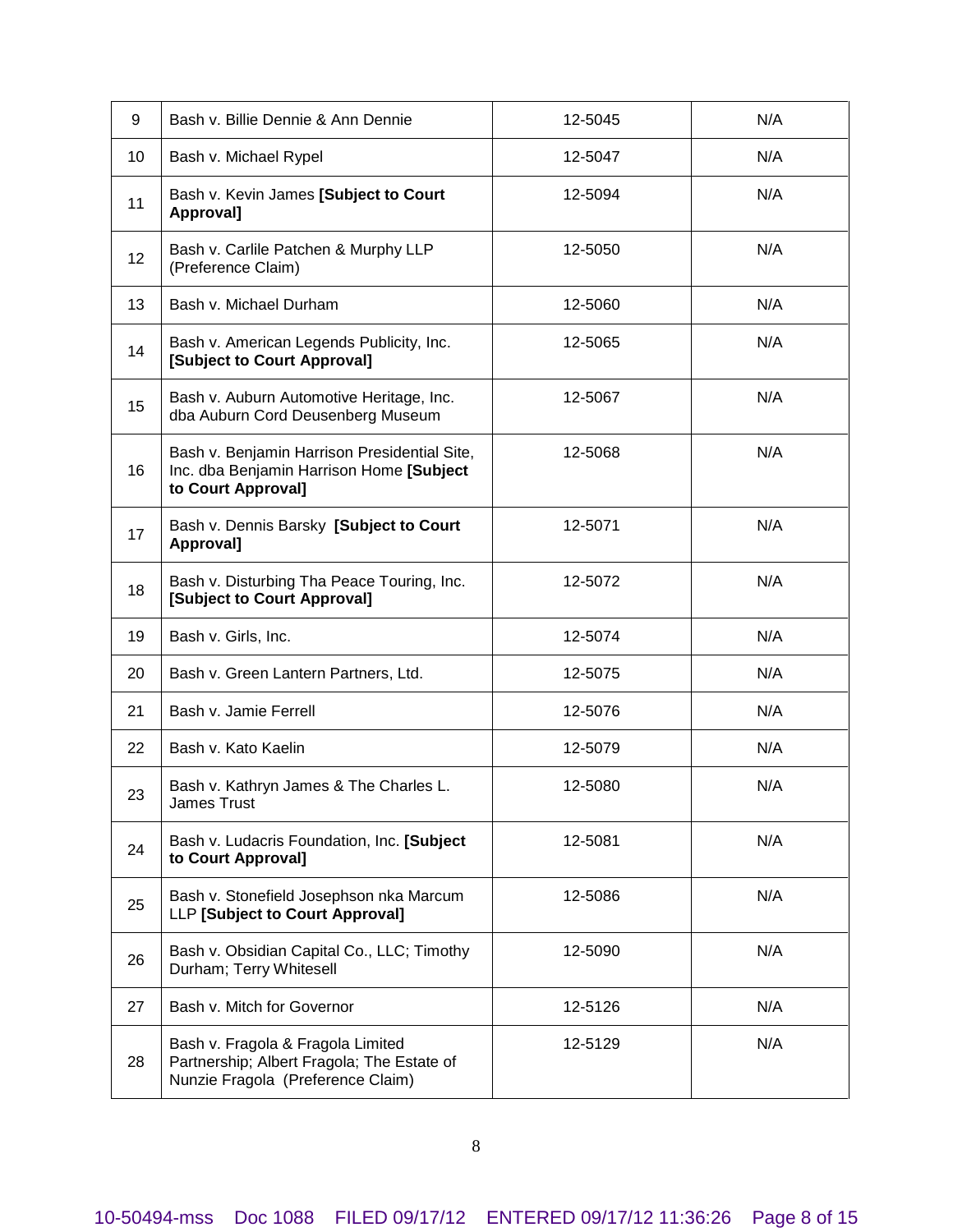| 29 | Bash v. H. Joanne Allen, Trustee (Preference<br>Claim)                                                | 12-5130 | N/A |
|----|-------------------------------------------------------------------------------------------------------|---------|-----|
| 30 | Bash v. Hazel Cossey (Preference Claim)                                                               | 12-5131 | N/A |
| 31 | Bash v. The Doe Trust; James O. Pigg<br>(Preference Claim)                                            | 12-5132 | N/A |
| 32 | Bash v. Joseph P. Spohn (Preference Claim)                                                            | 12-5133 | N/A |
| 33 | Bash v. Julie Imhoff (Preference Claim)                                                               | 12-5134 | N/A |
| 34 | Bash v. Marie Ebert; Clyde Ebert (Preference<br>Claim)                                                | 12-5135 | N/A |
| 35 | Bash v. Schippers (Preference Claim)                                                                  | 12-5136 | N/A |
| 36 | Bash v. Scot W. Kingan; Donald W. Kingan<br>(Preference Claim)                                        | 12-5137 | N/A |
| 37 | Bash v. Thomas O'Neal (Preference Claim)                                                              | 12-5138 | N/A |
| 38 | Bash v. Revocable Trust of Victoria Scaia,<br>Vicktoria Scaia; Lorainne Brienza<br>(Preference Claim) | 12-5139 | N/A |
| 39 | Bash v. William Barton (Preference Claim)                                                             | 12-5140 | N/A |
| 40 | Bash v. Michael Reardon [Subject to Court<br>Approval]                                                | 12-5143 | N/A |
| 41 | Bash v. Davis & Davis Electric, LLC                                                                   | 12-5146 | N/A |
| 42 | Bash v. DW Trailer, LLC; Terry G. Whitesell                                                           | 12-5147 | N/A |
| 43 | Bash v. Jaffe & Asher LLP (Preference<br>Claim)                                                       | 12-5150 | N/A |
| 44 | Bash v. Misty Rice-Baniewicz                                                                          | 12-5154 | N/A |
|    |                                                                                                       |         |     |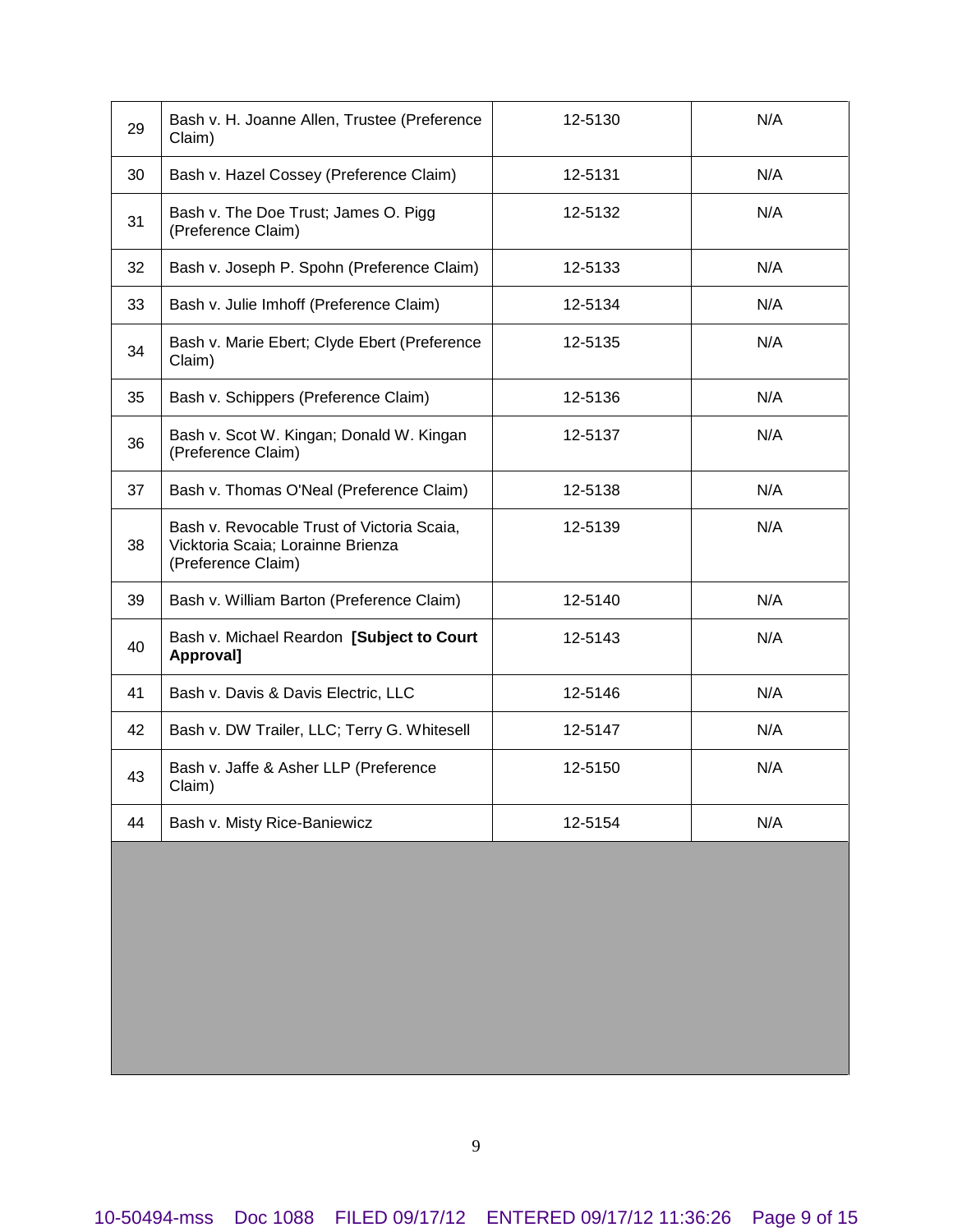| <b>GROUP B ACTIONS WITH DEFENDANTS IN DEFAULT OF ANSWER</b> |                                                                                                     |                            |                                             |
|-------------------------------------------------------------|-----------------------------------------------------------------------------------------------------|----------------------------|---------------------------------------------|
| #                                                           | <b>Case Name</b>                                                                                    | <b>Bankruptcy Case No.</b> | <b>District Case No.</b><br>(if applicable) |
| 1                                                           | Bash v. Cedric Rashad                                                                               | 11-5203                    | 12-01236                                    |
| $\overline{2}$                                              | Bash v. Alexander Talbott, Inc.                                                                     | 11-5204                    | 12-01237                                    |
| 3                                                           | Bash v. Pointe Leasing, LLC                                                                         | 11-5205                    | 12-01238                                    |
| 4                                                           | Bash v. Square One design, Inc.                                                                     | 11-5207                    | 12-01315                                    |
| 5                                                           | Bash v. CargoTrailerUSA.com                                                                         | 11-5209                    | 12-01239                                    |
| 6                                                           | Bash v. Obsidian Conference and Catering<br>Center, LLC (2 of 3 Defendants)                         | 11-5230                    | 12-00983                                    |
| $\overline{7}$                                              | Bash v. Blair Kiel Partners Inc.                                                                    | 11-5231                    | 12-02011                                    |
| 8                                                           | Bash v. Durham Capital Corporation                                                                  | 11-5232                    | 12-01241                                    |
| 9                                                           | Bash v. Etelco Services, Inc.                                                                       | 11-5233                    | 12-00984                                    |
| 10                                                          | Bash v. Guyer Durham, LLC                                                                           | 11-5234                    | 12-01242                                    |
| 11                                                          | Bash v. J Blanton LLC                                                                               | 11-5235                    | 12-01243                                    |
| 12                                                          | Bash v. My Ghetto Holdings, LLC                                                                     | 11-5237                    | 12-01244                                    |
| 13                                                          | Bash v. Medical Collections Group, LLC                                                              | 11-5239                    | 12-01246                                    |
| 14                                                          | Bash v. Durham Whitesell & Associates (2 of<br>3 Defendants)                                        | 11-5240                    | n/a                                         |
| 15                                                          | Bash v. Indianapolis Concours, Inc.                                                                 | 12-5018                    | 12-02041                                    |
| 16                                                          | Bash v. Bad Boyz Toy Shop, LLC                                                                      | 12-5021                    | 12-01194                                    |
| 17                                                          | Bash v. Black Rock Acquisition Corporation                                                          | 12-5022                    | 12-01195                                    |
| 18                                                          | Bash v. Cannonball World Evens, LLC                                                                 | 12-5023                    | 12-01196                                    |
| 19                                                          | Bash v. Chairman Cigars, LLC                                                                        | 12-5024                    | 12-02013                                    |
| 20                                                          | Bash v. Champion Trailer Acquistion, LLC;<br>Champion Trailer Company LP; Champion<br>Trailer, Inc. | 12-5025                    | 12-01197                                    |
| 21                                                          | Bash v. Durco Leasing, LLC                                                                          | 12-5028                    | 12-01198                                    |
| 22                                                          | Bash v. Fashion House, LLC                                                                          | 12-5030                    | 12-01199                                    |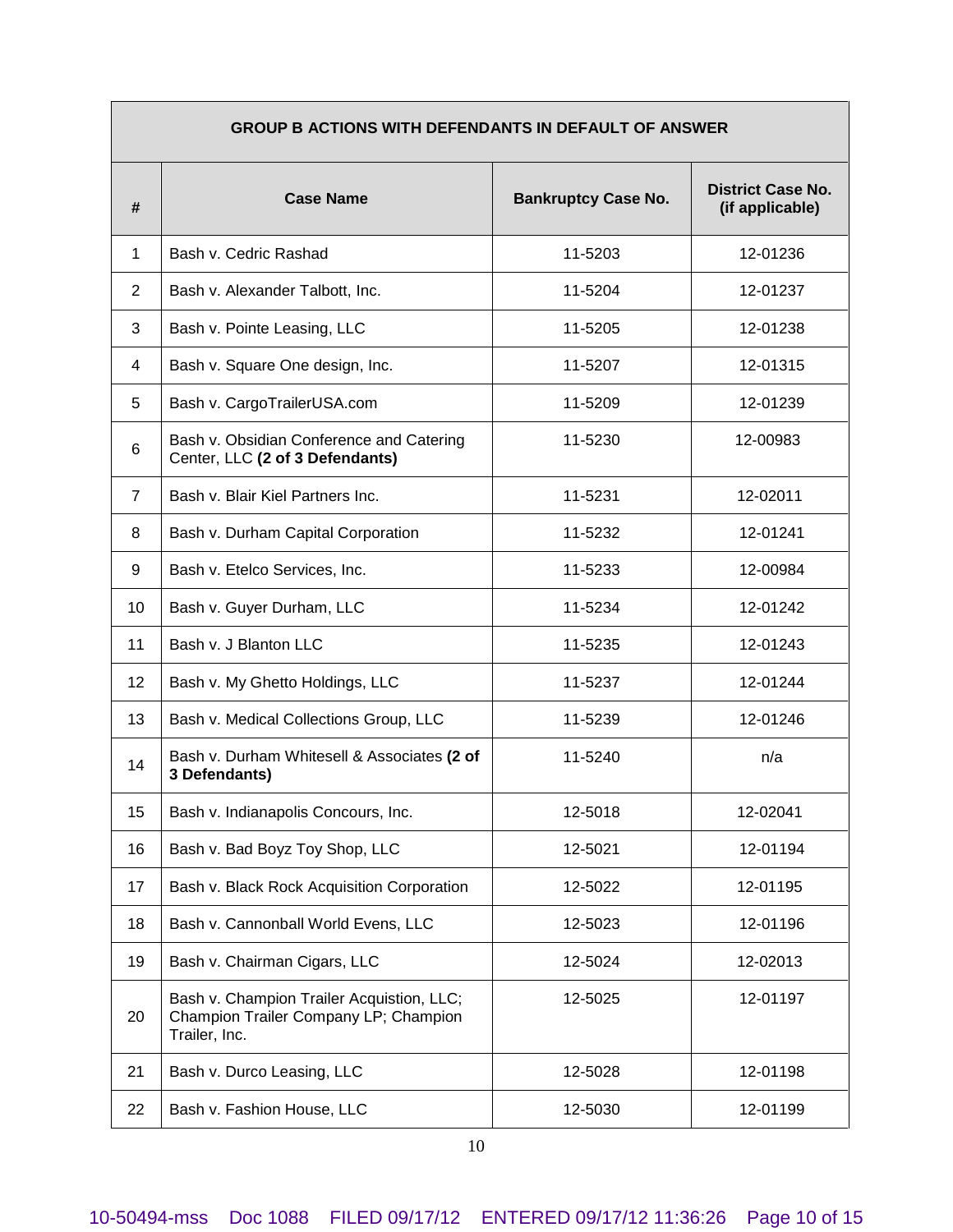| 23 | Bash v. Rated X Custom Garage, LLC                                                | 12-5033 | 12-01200 |
|----|-----------------------------------------------------------------------------------|---------|----------|
| 24 | Bash v. Vizion Enterprises, LLC                                                   | 12-5036 | 12-01201 |
| 25 | Bash v. Waterway Group Realty, LLC                                                | 12-5037 | 12-01202 |
| 26 | Bash v. DC Investments Leasing, LLC                                               | 12-5038 | 12-01294 |
| 27 | Bash v. DW Leasing Company, LLC                                                   | 12-5039 | n/a      |
| 28 | Bash v. Evaco Acquisition Corporation                                             | 12-5058 | 12-02195 |
| 29 | Bash v. Pyramid Coach, Inc.                                                       | 12-5062 | 12-01296 |
| 30 | Bash v. Timothy Porter and Nina Porter                                            | 12-5063 | 12-02017 |
| 31 | Bash v. Aaron Landau                                                              | 12-5064 | 12-01203 |
| 32 | Bash v. Social Connects                                                           | 12-5085 | 12-01204 |
| 33 | Bash v. Strategic Sports Agency, Inc.                                             | 12-5087 | 12-01205 |
| 34 | Bash v. Obsidian Capital Company, LLC;<br><b>Timothy Durham</b>                   | 12-5090 | n/a      |
| 35 | Bash v. Speedster Motorcars, Inc.;<br>SpeedsterMotorSales Timothy Durham          | 12-5091 | n/a      |
| 36 | Bash v. Obsidian Leasing Company, Inc.                                            | 12-5092 | 12-01206 |
| 37 | Bash v. Playa del Racing, Inc.                                                    | 12-5093 | 12-01297 |
| 38 | Bash v. Four Leaf Management                                                      | 12-5112 | 12-02015 |
| 39 | Bash v. Aesthetic Surgery Center, LLC;<br>Beeson Aesthetic Surgery Institute, LLC | 12-5145 | 12-02016 |
| 40 | Bash v. DW Trailer, LLC (1 of 2 Defendants)                                       | 12-5147 | n/a      |
| 41 | Bash v. US Rubber Reclaiming, Inc.                                                | 12-5148 | 12-02018 |
| 42 | Bash v. Impressive Interiors and Designs,<br>Inc.                                 | 12-5153 | n/a      |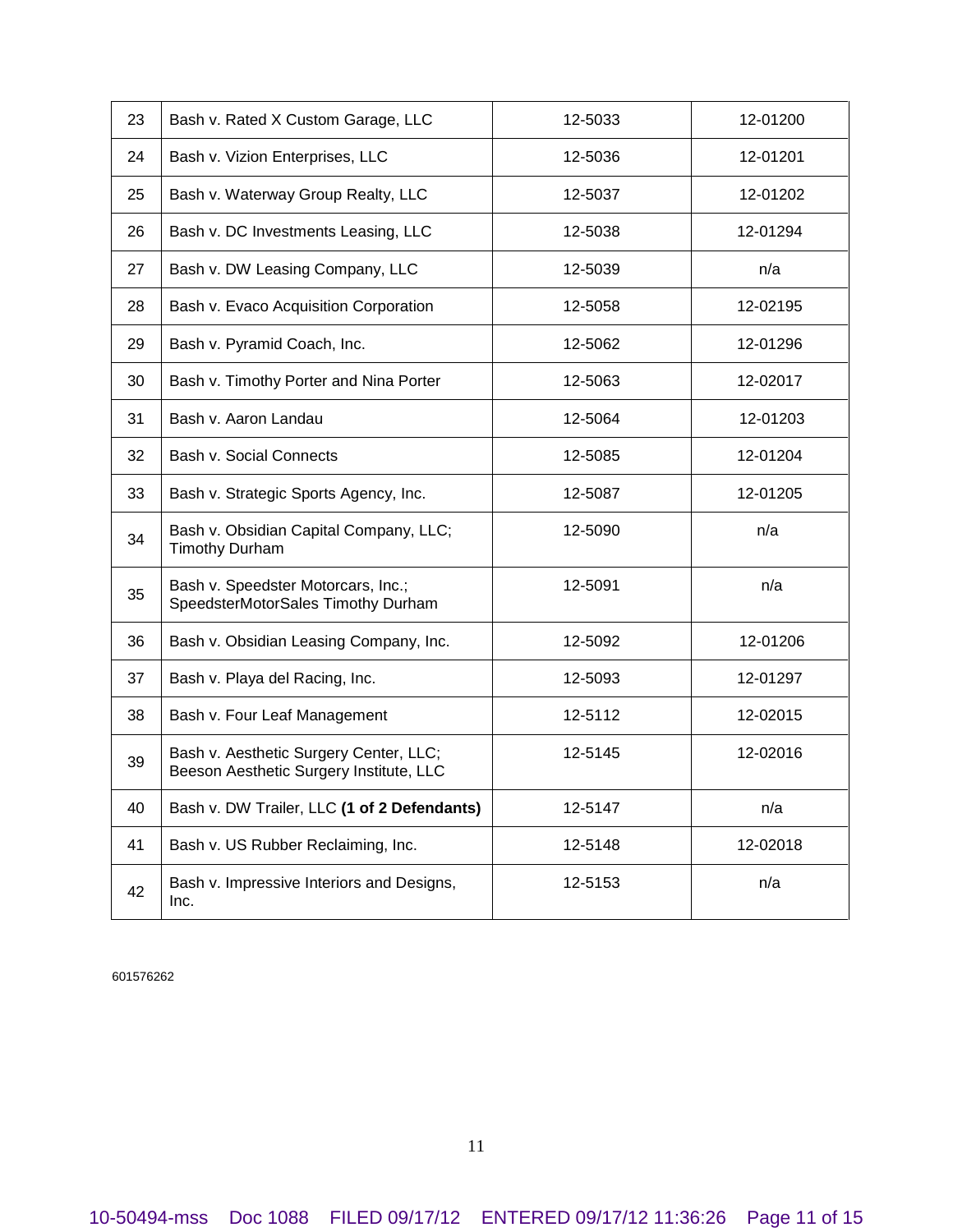## **CERTIFICATE OF SERVICE**

A copy of the foregoing has been served via ECF or regular, U.S. Mail, on September 17, 2012, on the attached service list.

*/s/ Brian A. Bash*

Brian A. Bash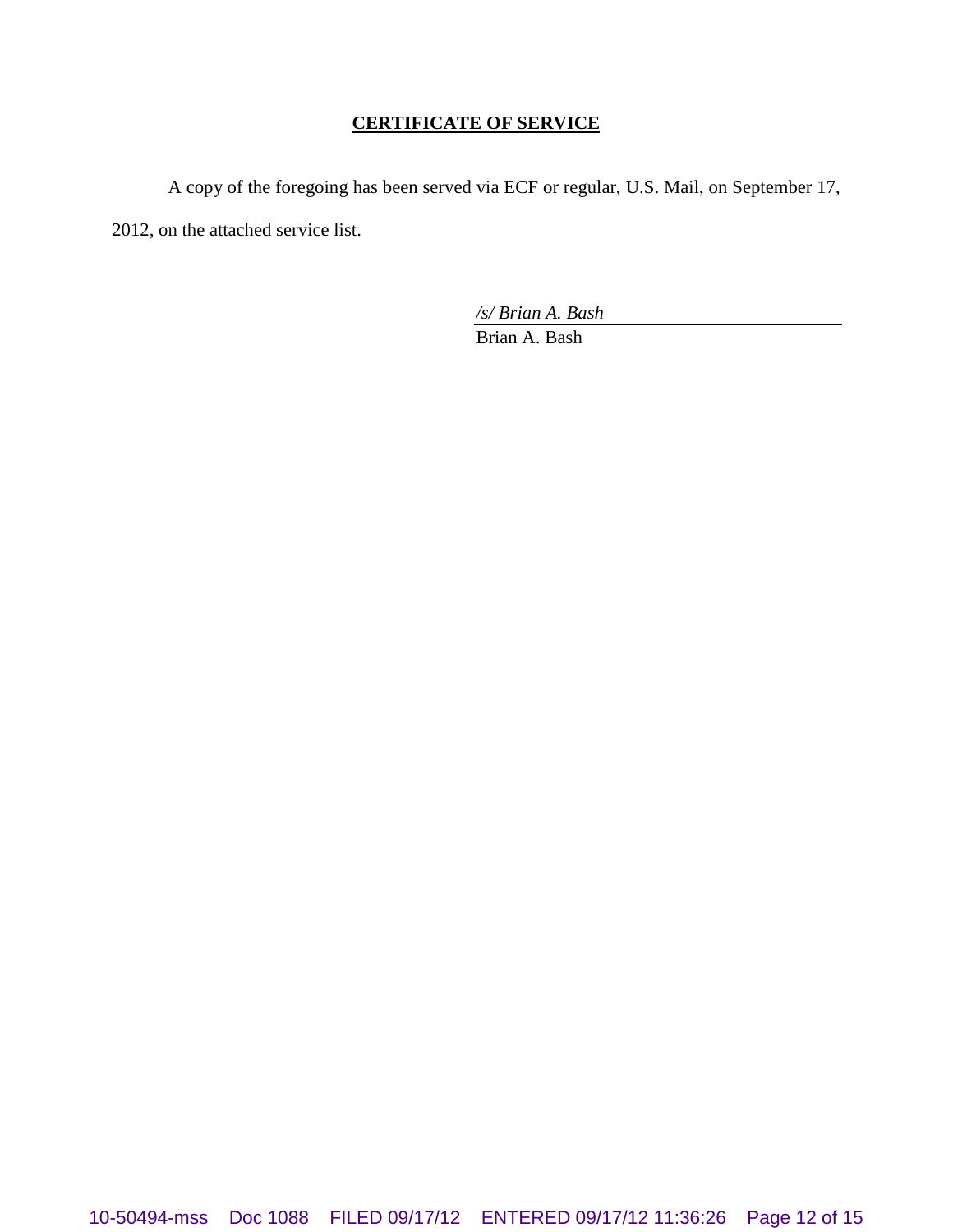### **Electronic Mail Notice List**

The following is the list of **parties** who are currently on the list to receive e-mail notice/service for this case.

- Richard M Bain bain@buckleyking.com, krupa@buckleyking.com
- Stephen M Bales sbales@zieglermetzger.com, dmalloy@zieglermetzger.com
- Brian A Bash bashtrustee@bakerlaw.com, bbash@ecf.epiqsystems.com
- Brian A Bash BBash@bakerlaw.com
- John E. Bator jbator@batorlaw.com, sbator@batorlaw.com
- Kathryn A. Belfance kb@rlbllp.com
- John B. Blanton jblanton@bakerlaw.com
- Kelly Burgan kburgan@bakerlaw.com
- Patrick W. Carothers pcarothers@thorpreed.com,
- dtomko@thorpreed.com;ghauswirth@thorpreed.com;rhotaling@thorpreed.com;jshannon@thorpreed.com
- Anthony J. Cespedes ajc1253@yahoo.com
- Michael L. Cioffi cioffi@blankrome.com
- LeGrand L Clark legrand.clark@atg.in.gov, stephanie.patrick@atg.in.gov
- Deborah A. Coleman dacoleman@hahnlaw.com, hlpcr@hahnlaw.com;mcsoulsby@hahnlaw.com;cmbeitel@hahnlaw.com
- Anthony J DeGirolamo ajdlaw@sbcglobal.net
- Daniel A DeMarco dademarco@hahnlaw.com, hlpcr@hahnlaw.com;cmbeitel@hahnlaw.com
- Rocco I. Debitetto ridebitetto@hahnlaw.com, hlpcr@hahnlaw.com
- Duriya Dhinojwala dhinojwala@ccj.com, duriya1@hotmail.com
- Michelle L. DiBartolo mdibartolo@ttmlaw.com, mldibartolo@gmail.com
- James M. Dickerson jdickerson@bgdlegal.com, bmartin@bgdlegal.com;mthompson@bgdlegal.com
- Breaden M Douthett bdouthett@bakerlaw.com, krossiter@bakerlaw.com;fairfinancedocket@bakerlaw.com
- J Douglas Drushal ddrushal@ccj.com
- Charles R. Dyas charles.dyas@btlaw.com
- Joseph Esmont jesmont@bakerlaw.com, joe.esmont@gmail.com;fairfinancedocket@bakerlaw.com
- Gregory R Farkas gfarkas@frantzward.com, dlbeatrice@frantzward.com
- Adam Lee Fletcher afletcher@bakerlaw.com
- Dov Frankel dfrankel@taftlaw.com, dwhite@taftlaw.com;docket@taftlaw.com
- Leon Friedberg lfriedberg@cpmlaw.com, knocera@cpmlaw.com;squinn@cpmlaw.com
- Ronald P. Friedberg rfriedberg@meyersroman.com, vvardon@meyersroman.com
- Marc P Gertz mpgertz@goldman-rosen.com, kls@goldman-rosen.com;kstone\_56@hotmail.com
- Harry W Greenfield bankpleadings@bucklaw.com, young@buckleyking.com;toole@buckleyking.com;heberlein@buckleyking.com
- John J Guy johnguy@neo.rr.com
- H Ritchey Hollenbaugh hrh@cpmlaw.com, knocera@cpmlaw.com;slq@cpmlaw.com
- Joseph F. Hutchinson jhutchinson@bakerlaw.com,
- smaxwell@bakerlaw.com;fairfinancedocket@bakerlaw.com
- Steven G Janik steven.janik@janiklaw.com
- Cynthia A Jeffrey ecfndoh@reimerlaw.com, RACJ.ecfndoh@yahoo.com
- Kenneth C Johnson kjohnson@bricker.com, rdelsignore@bricker.com
- Nathaniel R. Jones jones-n@blankrome.com
- Patrick J Keating pkeating@bdblaw.com
- Scott J. Kelly skelly@hahnlaw.com
- Suzana Krstevski Koch skoch@brouse.com, tpalcic@brouse.com;rhaupt@brouse.com
- John F Kostelnik jkostelnik@frantzward.com, dlbeatrice@frantzward.com
- David R. Krebs dkrebs@hklawfirm.com, dadams@hklawfirm.com
- Stuart A. Laven slaven@beneschlaw.com, docket@beneschlaw.com;mkrawczyk@beneschlaw.com;lbehra@beneschlaw.com
- James Michael Lawniczak jlawniczak@calfee.com
- Trish D. Lazich trish.lazich@ohioattorneygeneral.gov, angelique.seals@ohioattorneygeneral.gov
- Scott B. Lepene scott.lepene@thompsonhine.com, docket@thompsonhine.com,betty.ribic@thompsonhine.com,marcia.burston@thompsonhine.com
- Jeffrey M Levinson jml@jml-legal.com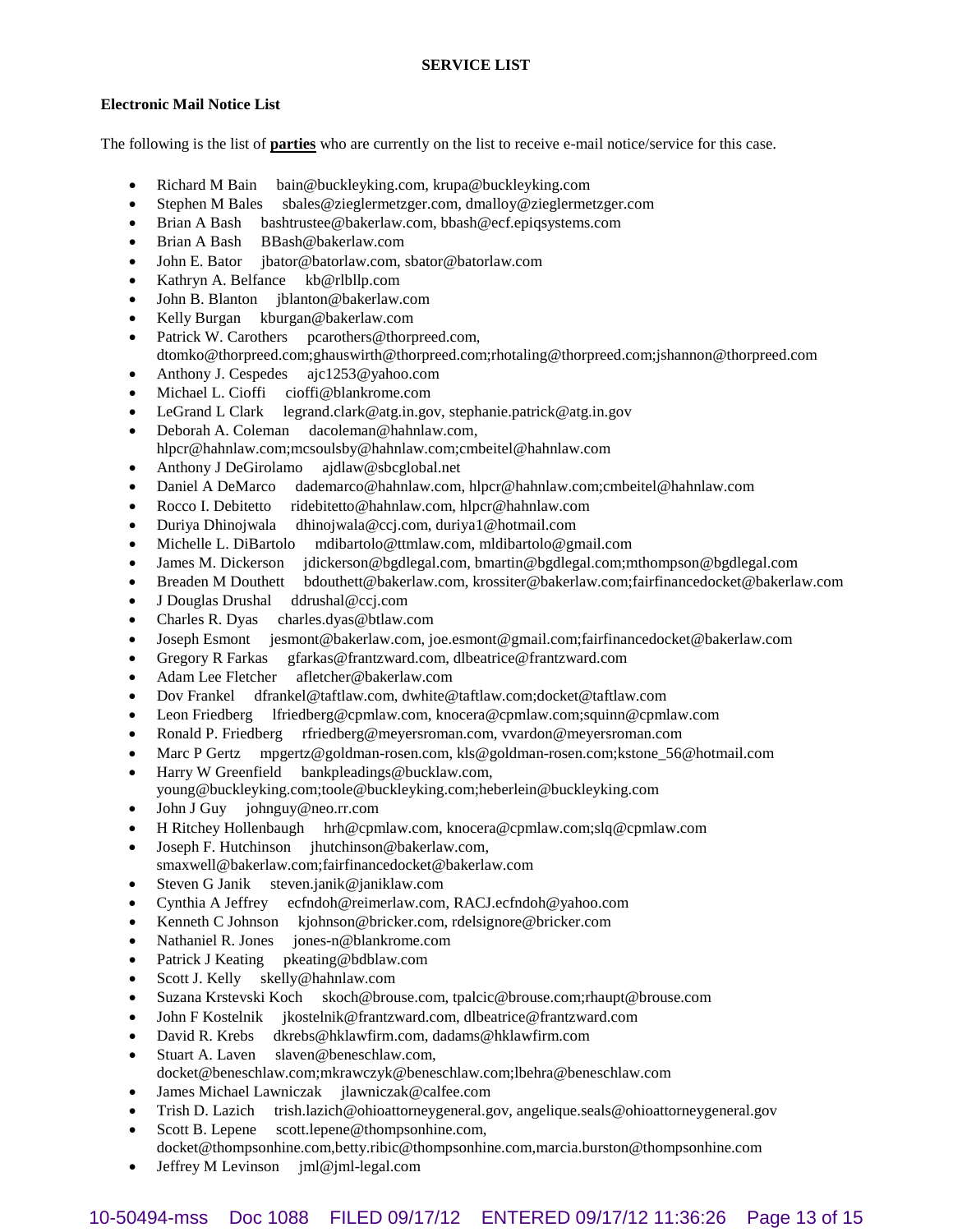- David A Looney attorney@bright.net, davelooney1@gmail.com
- Thomas R Lucchesi tlucchesi@bakerlaw.com
- Crystal L. Maluchnik crystal.maluchnik@janiklaw.com
- Grant A Mason gamason@millermast.com
- Matthew H Matheney mmatheney@tddlaw.com, showard@tddlaw.com
- Shorain L. McGhee shorain.mcghee@sbcglobal.net
- Warner Mendenhall warnermendenhall@hotmail.com, bcyecfnotify@rushpost.com
- Tarek E. Mercho tmercho@mercholegal.com
- David P. Meyer dmeyer@dmlaws.com, docket@dmlaws.com
- David Polan Meyer dmeyer@dmlaws.com
- Michael J Moran moranecf@yahoo.com, moranecf@gmail.com
- David A Mucklow davidamucklow@yahoo.com
- Steven J. Mulligan stevenmulligan@cox.net
- Maritza S. Nelson mnelson@bakerlaw.com
- Josephine S. Noble josephine.noble@ogletreedeakins.com, jennifer.mcguigan@ogletreedeakins.com
- Alexis Courtney Osburn aosburn@bakerlaw.com, fairfinancedocket@bakerlaw.com
- F. Anthony Paganelli tpaganelli@taftlaw.com
- Mark A Phillips mphillips@beneschlaw.com, docket@beneschlaw.com;lbehra@beneschlaw.com;cgreen@beneschlaw.com
- Kenneth G. Prabucki kprabucki@bakerlaw.com
- Clinton E. Preslan ndohbky@jbandr.com
- David F. Proano dproano@bakerlaw.com, fairfinancedocket@bakerlaw.com
- Stephen J Pruneski spruneski@rlbllp.com
- Timothy J Richards trichards@frantzward.com, dlbeatrice@frantzward.com
- Mark Riemer mriemer@goldman-rosen.com, andreag@goldman-rosen.com
- Tim Robinson tim.robinson@dinsmore.com, lisa.geeding@dinsmore.com
- James E Rossow jim@rubin-levin.net, susan@rubin-levin.net
- Matthew J. Samsa msamsa@mcdonaldhopkins.com, docket@beneschlaw.com;cgreen@beneschlaw.com
- Rafael A Sanchez rsanchez@bgdlegal.com, lcase@bgdlegal.com
- Richard V. Singleton rsingleton@blankrome.com, kreda@blankrome.com;jhanner@blankrome.com
- Dale S Smith dsmith@frantzward.com, dlbeatrice@frantzward.com
- Michael A. Steel masteel@goldman-rosen.com, andreag@goldman-rosen.com;bstewart@goldmanrosen.com
- Rachel L. Steinlage rsteinlage@meyersroman.com, jray@meyersroman.com
- Ray H Stoess raystoess@600westmain.com
- Megan D. Stricker mnovinc@davisyoung.com, gcampbell@davisyoung.com
- Timothy M. Sullivan tim@tmslaw.net, alison@tmslaw.net;elaine@tmslaw.net;martin@tmslaw.net
- Jonathan D. Sundheimer jsundheimer@btlaw.com
- Gregory D Swope gswope@kwgd.com, mhelmick@kwgd.com
- David J. Theising dtheising@harrisonmoberly.com
- Ronald N Towne rtowne@neolaw.biz, awehener@neolaw.biz
- Vance P Truman medinaatty@yahoo.com, medinaatty@gmail.com
- United States Trustee (Registered address)@usdoj.gov
- Michael S Tucker mtucker@ulmer.com
- Nancy A Valentine navalentine@hahnlaw.com, hlpcr@hahnlaw.com;cmbeitel@hahnlaw.com
- Michael A. VanNiel mvanniel@bakerlaw.com
- Thomas C Wagner wagnert@tcwlawyers.com, wagnert@vwlawyers.com
- Wayne County Litigants ddrushal@ccj.com
- Nicholas L. White nwhite@bakerlaw.com, fairfinancedocket@bakerlaw.com
- Alicia Raina Whiting-Bozich whiting-bozich@buckleyking.com, heberlein@buckleyking.com
- Robert M Whittington robertwhittington0@gmail.com
- David E. Wright dwright@kgrlaw.com, mem@kgrlaw.com
- Lenore Kleinman ust04 Lenore.Kleinman@usdoj.gov
- Maria D. Giannirakis ust06 maria.d.giannirakis@usdoj.gov